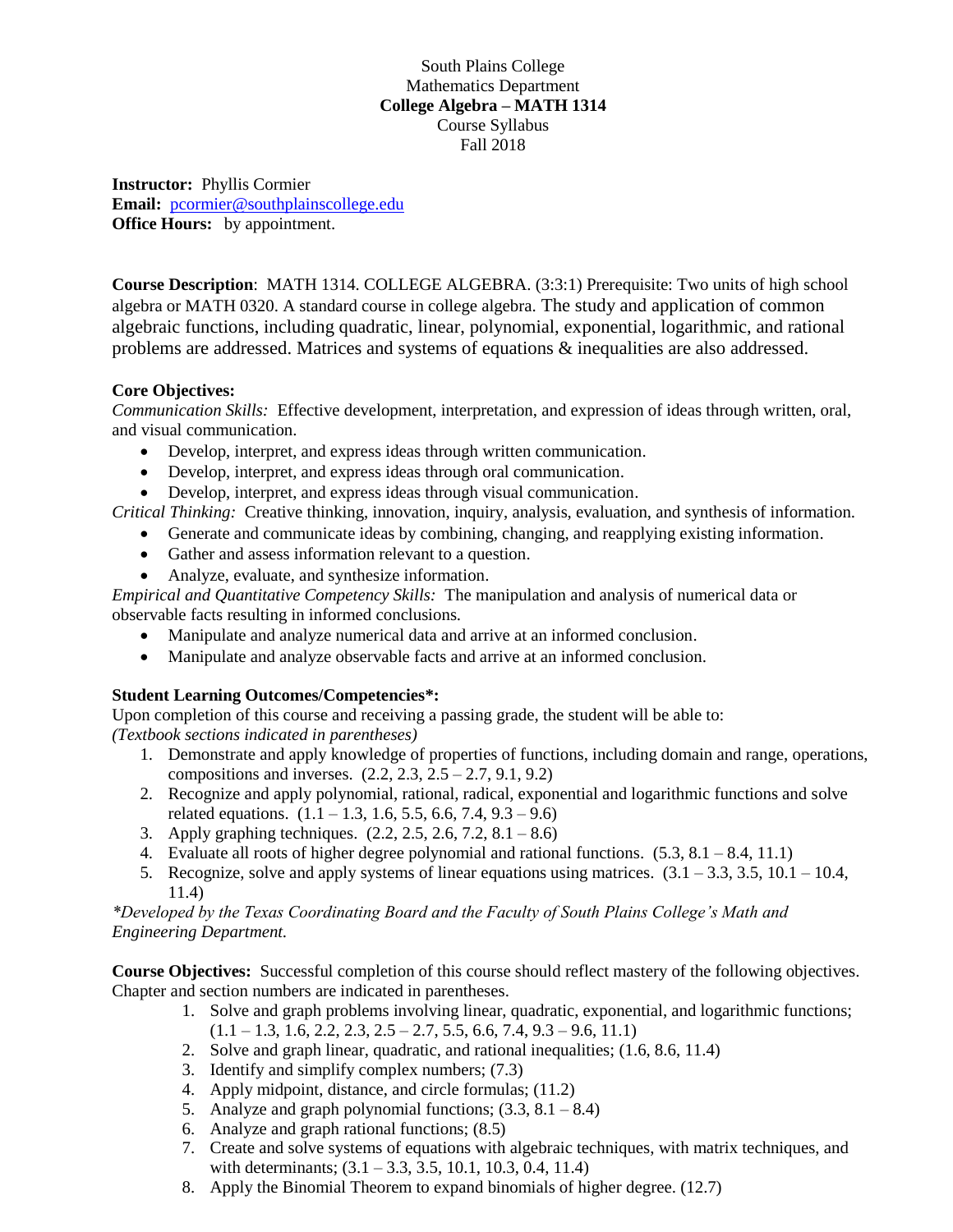**Textbook:** The textbook referenced in this course will be the following:

• Beecher, J., Penna, J., Johnson, B., and Bittinger, M., (2017). College Algebra with Intermediate Algebra: A Blended Course, 1<sup>st</sup> ed. Boston: Pearson. ISBN 978-0-13-455526-3.

You may also consider referencing

- Blitzer, R. (2017). College Algebra,  $7<sup>th</sup>$  ed. New Jersey: Pearson Prentice Hall. ISBN 978-0-134-46916-4. OR
- Blitzer, R. (2013). College Algebra, 6<sup>th</sup> ed. New Jersey: Pearson Prentice Hall. ISBN 978-0-321-78228-1.

• **Attendance:** Attendance and effort are the most important activities for success in this course. Class attendance may be taken at any time during the class period, so please do not be late or leave early. You may be dropped from this course with a grade of X or F if you are absent four consecutive classes or if you exceed six absences throughout the semester. Be on time and silence any cell phones before entering the classroom.

**Assignments & Grading:** Homework assignments will be made at each class meeting. Quizzes may be administered at any time. Keep all class materials (notes, handouts, homework, quizzes, and exams) organized in a notebook (3-ring binder). These materials are subject to be turned in for grading at any time. Please make certain all materials accompany you to each class meeting. No late assignments will be accepted. Daily work (homework, quizzes, notebook) will count for 20% of the final grade, while all exams count for 80% of the final grade. Expect four major exams (15% each) throughout the course and a cumulative final exam (20%) at the end of the course. Your final average in the course will determine the letter grade posted on your transcript. This grade is determined by the following scale: A (90-100%), B (80-89%), C (70-79%), D (60- 69%), F (0-59%).

**Supplies:** You will need a scientific or graphing calculator, graph paper, and a 3-ring binder. Calculators on cell phones, TI-89, TI-92, or TI-Inspire calculators, or any other electronic devices will not be allowed during testing without permission from the instructor.

**Supplementary Course Information & Tutoring:** Blackboard is the online course management system that will be utilized for this course. This course syllabus, as well as any class handouts can be accessed through Blackboard. Login at [http://spc.blackboard.com.](http://spc.blackboard.com/) The user name and password should be the same as the MySPC and SPC email.

User name: first initial, last name, and last 4 digits of the Student ID

Password: Original CampusConnect Pin No. (found on SPC acceptance letter)

Free tutoring and video tapes are available in room M116 or in Building 2 at the Reese Center. Digital versions of these tutorial videos can be viewed on your personal computer at the Blackboard address given above. Check Blackboard often for the latest tutoring schedule and course supplements (handouts, online practice quizzes, additional notes, sample problems for practice, etc.).

**Student Conduct:** You are expected to be respectful to others in the classroom. Please assist in maintaining a classroom environment conducive to learning. Any student disrupting the learning environment will be asked to leave and may be dropped from the course.

**Withdrawal Policy**: Students starting college for the first time in Fall 2007 or after may only receive six grades of W (grade received from a course dropped after the census date) from all Texas public colleges and universities attended. Grades of W in developmental courses or courses taken while in high school will not count in the six grades of W. After six grades of W are received, students must receive grades of A, B, C, D, or F in all courses. There are other exemptions from the six-drop limit and students should consult with a Counselor/Educational Planner before they drop courses to determine these exemptions. Students receiving financial aid must get in touch with the Financial Aid Office before withdrawing from a course. It is the student's responsibility to drop. If you plan to withdraw, please consult with the instructor immediately.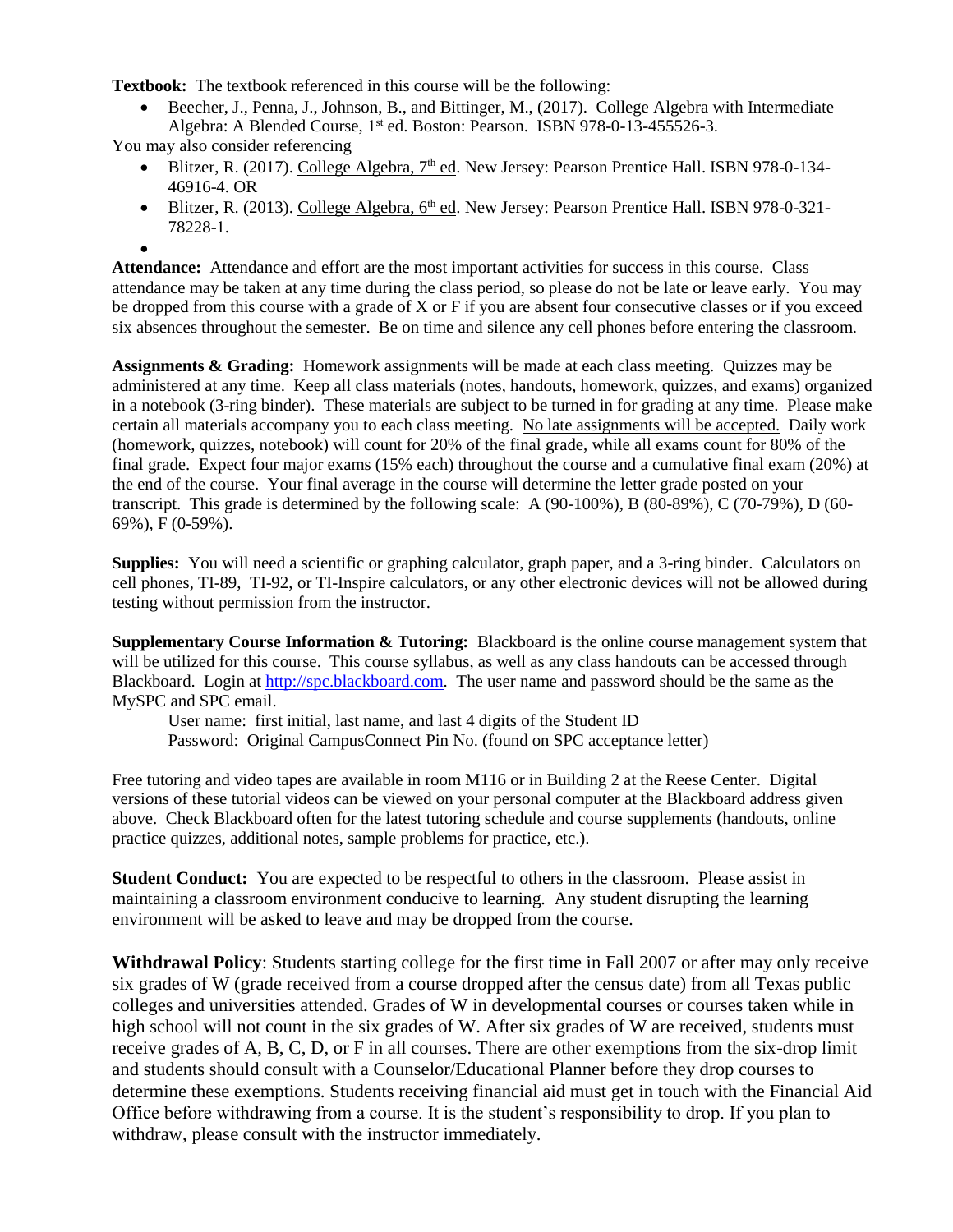**Disability:** Students with disabilities, including but not limited to physical, psychiatric, or learning disabilities, who wish to request accommodations in this class should notify the Disability Services Office early in the semester so that the appropriate arrangements may be made. In accordance with federal law, a student requesting accommodations must provide acceptable documentation of his/her disability. For more information, call or visit the Disability Services Office in the Student Health & Wellness Office, 806-716-2577 or Reese Center Building 8, 806-716-4675.

**Title IX Pregnancy Accommodations Statement:** If you are pregnant, or have given birth within six months, Under Title IX you have a right to reasonable accommodations to help continue your education. To activate accommodations you must submit a Title IX pregnancy accommodations request, along with specific medical documentation, to the Director of Health and Wellness. Once approved, notification will be sent to the student and instructors. It is the student's responsibility to work with the instructor to arrange accommodations. Contact Chris Straface, Director of Health and Wellness at 806-716-2362 or email **[cstraface@southplainscollege.edu](mailto:cstraface@southplainscollege.edu)** for assistance.

**Equal Opportunity:** South Plains College strives to accommodate the individual needs of all students in order to enhance their opportunities for success in the context of a comprehensive community college setting. It is the policy of South Plains College to offer all educational and employment opportunities without regard to race, color, national origin, religion, gender, disability or age.

**Sexual Misconduct**: It is important for you to know that all faculty members are mandated reporters of any incidents of sexual misconduct. That means that I cannot keep information about sexual misconduct confidential if you share that information with me. Dr. Lynne Cleavinger, the Director of Health & Wellness, can advise you confidentially as can any counselor in the Health & Wellness Center. They can also help you access other resources on campus and in the local community. You can reach Dr. Cleavinger at 716-2563 or lcleavinger@southplainscollege.edu or go by the Health and Wellness Center. You can schedule an appointment with a counselor by calling 716-2529.

**Diversity**: In this class, the teacher will establish and support an environment that values and nurtures individual and group differences and encourages engagement and interaction. Understanding and respecting multiple experiences and perspectives will serve to challenge and stimulate all of us to learn about others, about the larger world and about ourselves. By promoting diversity and intellectual exchange, we will not only mirror society as it is, but also model society as it should and can be.

**Campus Concealed Carry - Texas Senate Bill - 11** (Government Code 411.2031, et al.) authorizes the carrying of a concealed handgun in South Plains College buildings only by persons who have been issued and are in possession of a Texas License to Carry a Handgun. Qualified law enforcement officers or those who are otherwise authorized to carry a concealed handgun in the State of Texas are also permitted to do so. Pursuant to Penal Code (PC) 46.035 and South Plains College policy, license holders may not carry a concealed handgun in restricted locations. For a list of locations, please refer to the SPC policy at: [\(http://www.southplainscollege.edu/human\\_resources/policy\\_procedure/hhc.php\)](http://www.southplainscollege.edu/human_resources/policy_procedure/hhc.php).

Pursuant to PC 46.035, the open carrying of handguns is prohibited on all South Plains College campuses. Report violations to the College Police Department at 806-716-2396 or 9-1-1.